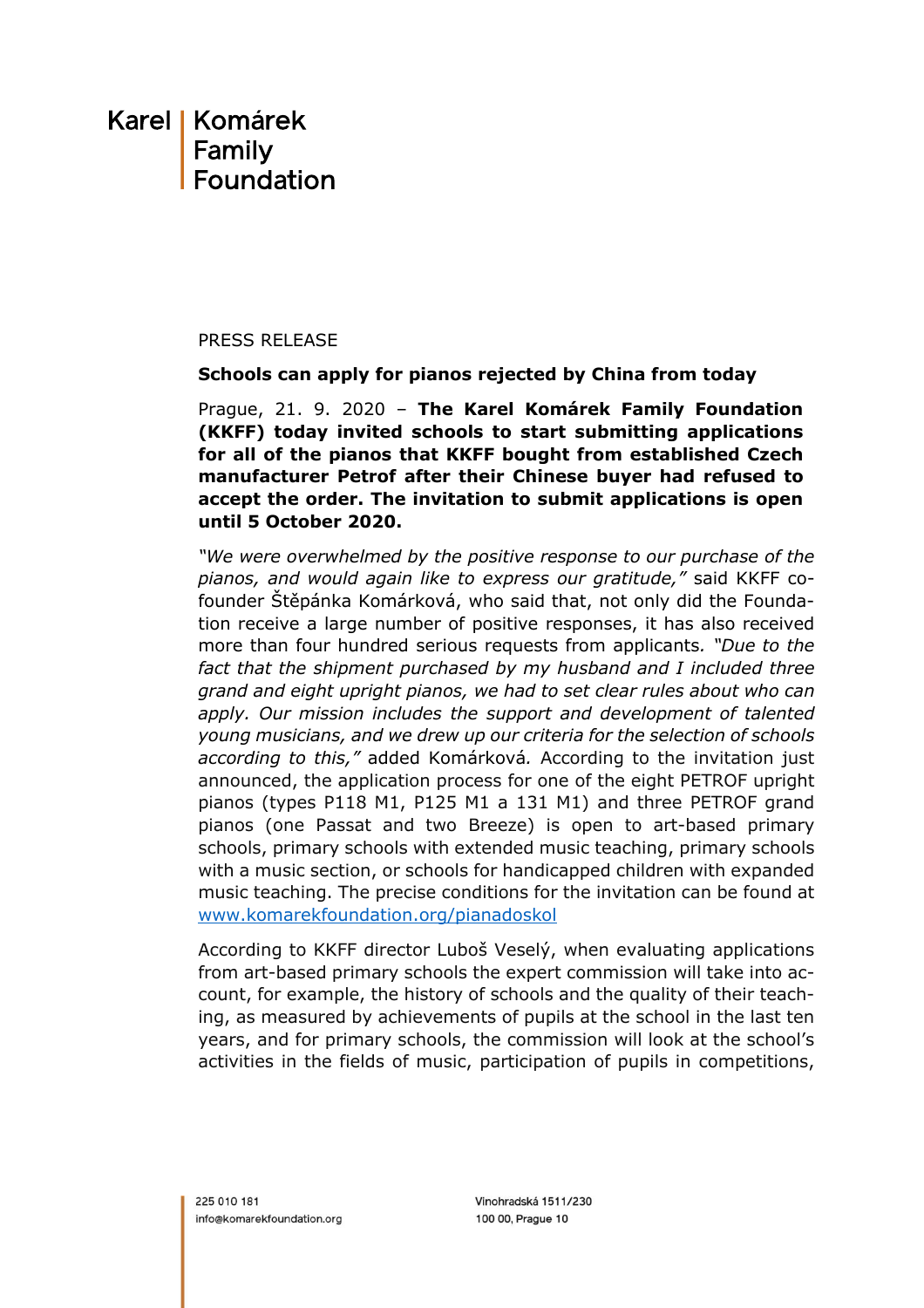# Karel I Komárek Family<br>Foundation

or the organisation of public concerts. The number of pupils at the school will also play a role, and the schools current supply of musical instruments will also be taken into account – and primarily the number of upright and grand pianos at the school, and their condition. *"School representatives can find the application form and the exact conditions for the invitation on our website. The invitation is open until 5 October,"* added Veselý. [www.komarekfoundation.org/pianadoskol](http://www.komarekfoundation.org/pianadoskol) Applications will be assessed by an expert commission with years of experience not only in music, but also in musical education. *"We have been supporting classical music for thirteen years, during which time we have built an outstanding network of experts, whose knowledge we will also draw on for this*" says Veselý.

*"The massive level of interest in the pianos shows that Czech schools suffer from a lack of musical instruments, which is an impediment to the musical education of the youngest children. Music has always been a speciality of the Czech nation and supporting a broad base of musicians makes sense. For this reason we are considering how we can continue to develop the project to provide pianos to schools,"* adds Štěpánka Komárková.

### **About the Karel Komárek Family Foundation:**

The KKFF was jointly founded by Karel Komárek and his wife, Štěpánka Komárková. The Foundation's long-term focus is the support of Czech cultural heritage – its main project in this area is the Dvořák's Prague music festival, which on 13 September 2020 successfully completed its thirteenth edition despite the current hygiene measures in force. During the festival the results of the Concertino Praga international radio competition for young musicians from all over the world, which is also supported by the KKFF, were also announced.